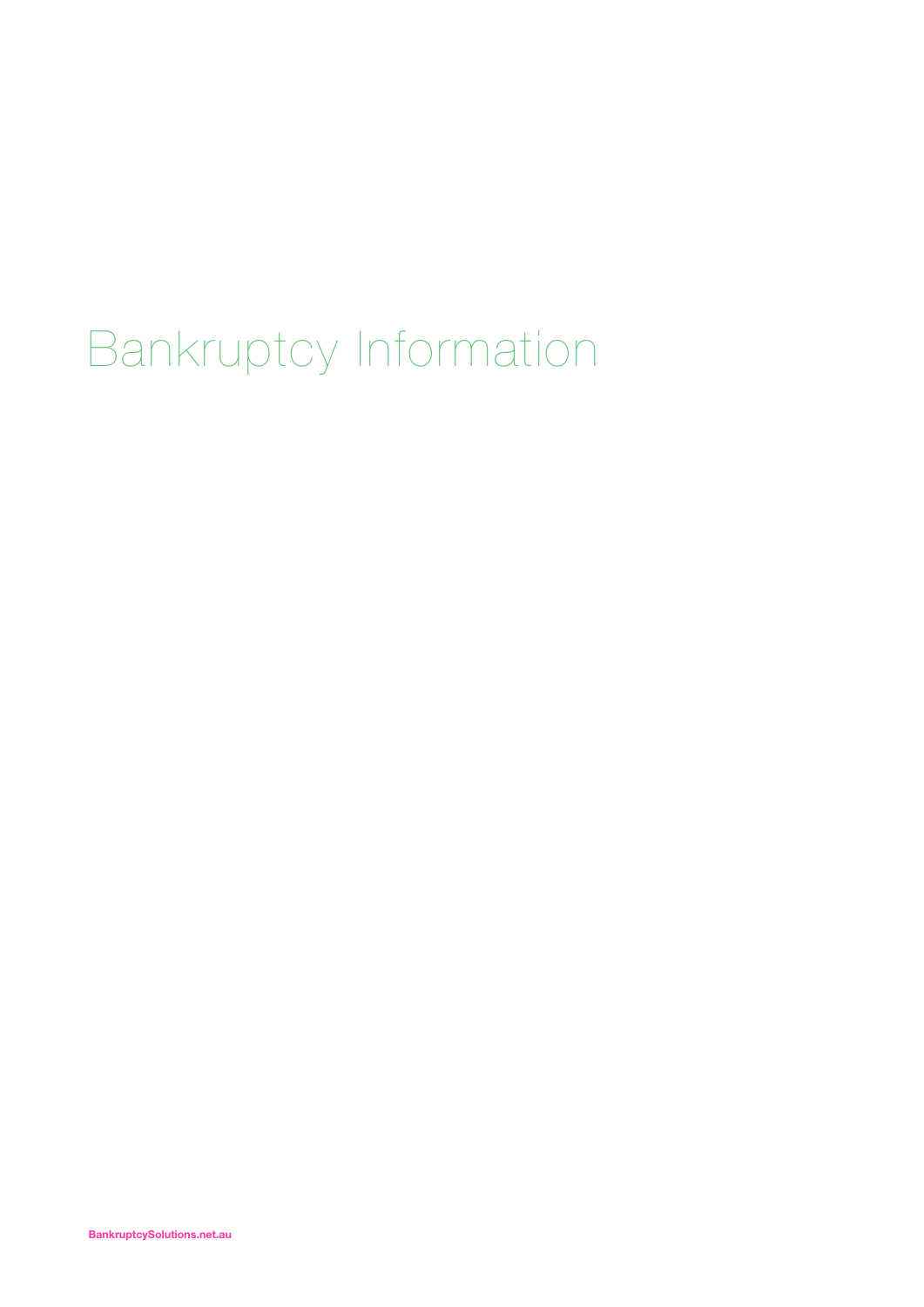# Bankruptcy Explained

The purpose of the Bankruptcy Act is to provide a humane solution for persons who are unable to pay their debts.

If you feel overwhelmed by financial pressures then bankruptcy is a legitimate way for you to get out of debt so that you can start again, get back on your feet and get on with your life.

Thousands of "ordinary people" choose to utilise bankruptcy each year and any one can go bankrupt. The pressures of debt can be suffocating and this is the reason for the bankruptcy act. The types of debt people feel overwhelmed by include credit card debt, personal loan debt, tax debt or debt from an adverse Court Judgement and much more. Some of the causes of these debts can include; relationship breakdown, unemployment or underemployment, sickness, adverse Court judgement, business failure, act of nature (eg Floods), a personal guarantee and structural change within an industry just to name a few.

Only individuals can go bankruptcy. If you have a company that is unable to pay its debts then liquidation is a companies way of going bankrupt and requires a little more work but in many ways the processes are quite similar.

If you are considering bankruptcy then you need to know how it works and how it may effect your life. Bankruptcy needs to be a sensible solution for both the person going bankrupt as well as the creditors who are owed the money. Too often the person who owes the money is pressured by the creditor to pay them. If the person cannot pay the debt they will often experience increasing emotional, relationship and health problems. As time progresses the ability to repay the debt deteriorates until their life implodes. This is no good for anyone. It is best to be open and honest, admit you can't pay the debt and declare bankrupt. Then everyone knows where they stand.

Bankruptcy enables everyone to put direction into their lives and so be able to plan forward.



*Take away the emotion and it comes down to maths, you can choose to serve your debts or regain your life.*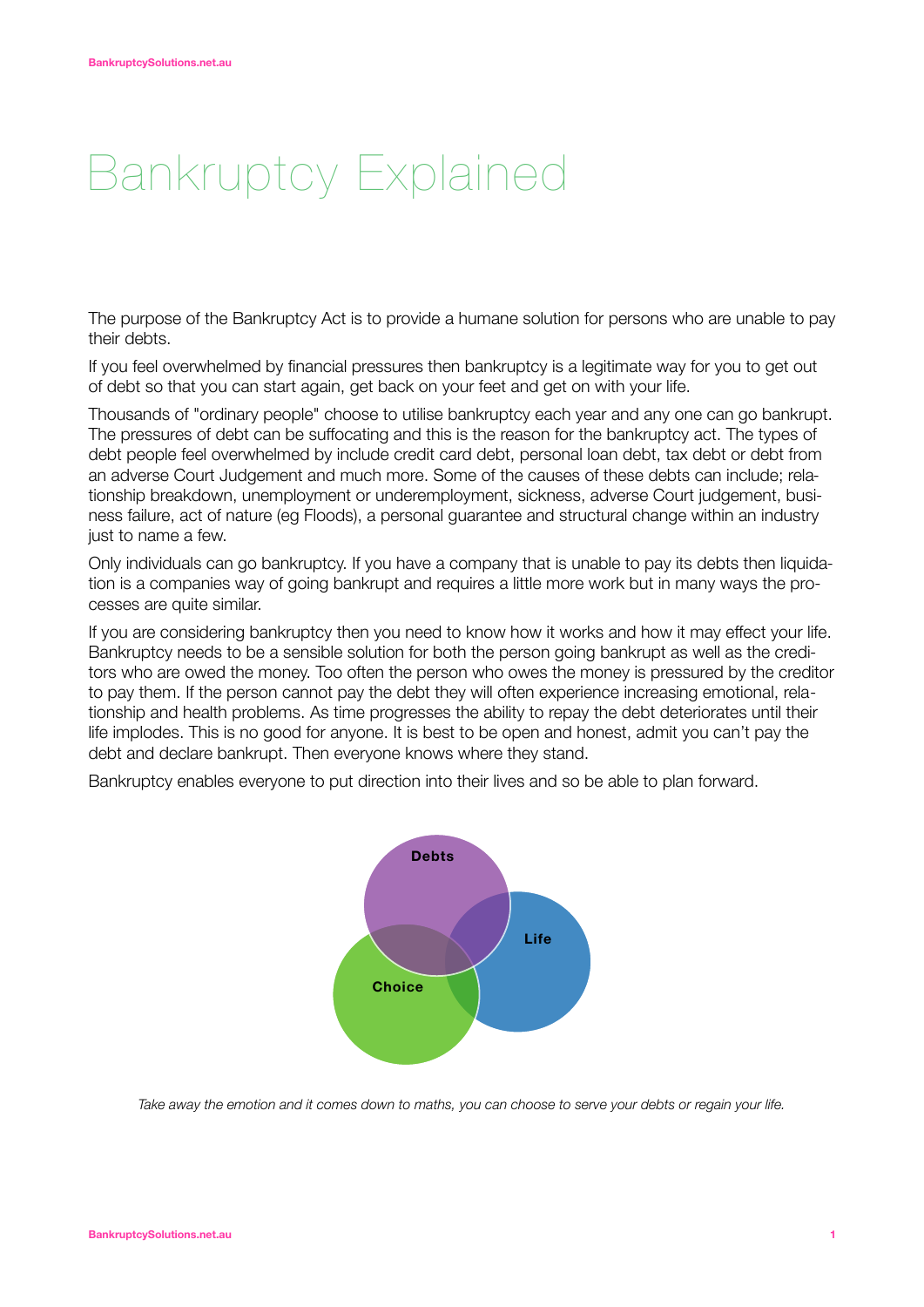# How Does A Person Become Bankrupt?

To obtain the protection of bankruptcy you firstly need to accurately complete two very lengthy documents, a Debtors Petition and a Statement of Affairs. Once completed you are required to lodge them with a bankruptcy trustee then answer any queries the trustee may have concerning the documents. Completing the Statement of Affairs and debtors petition can be very stressful. Often times people begin putting together their Statement of Affairs and give up after five or ten pages, the end result of which is a return to the financial stress, endless phone calls, toxic letters appearing in the post box not to mention the sleepless nights go on. The proper completion of these forms is very important.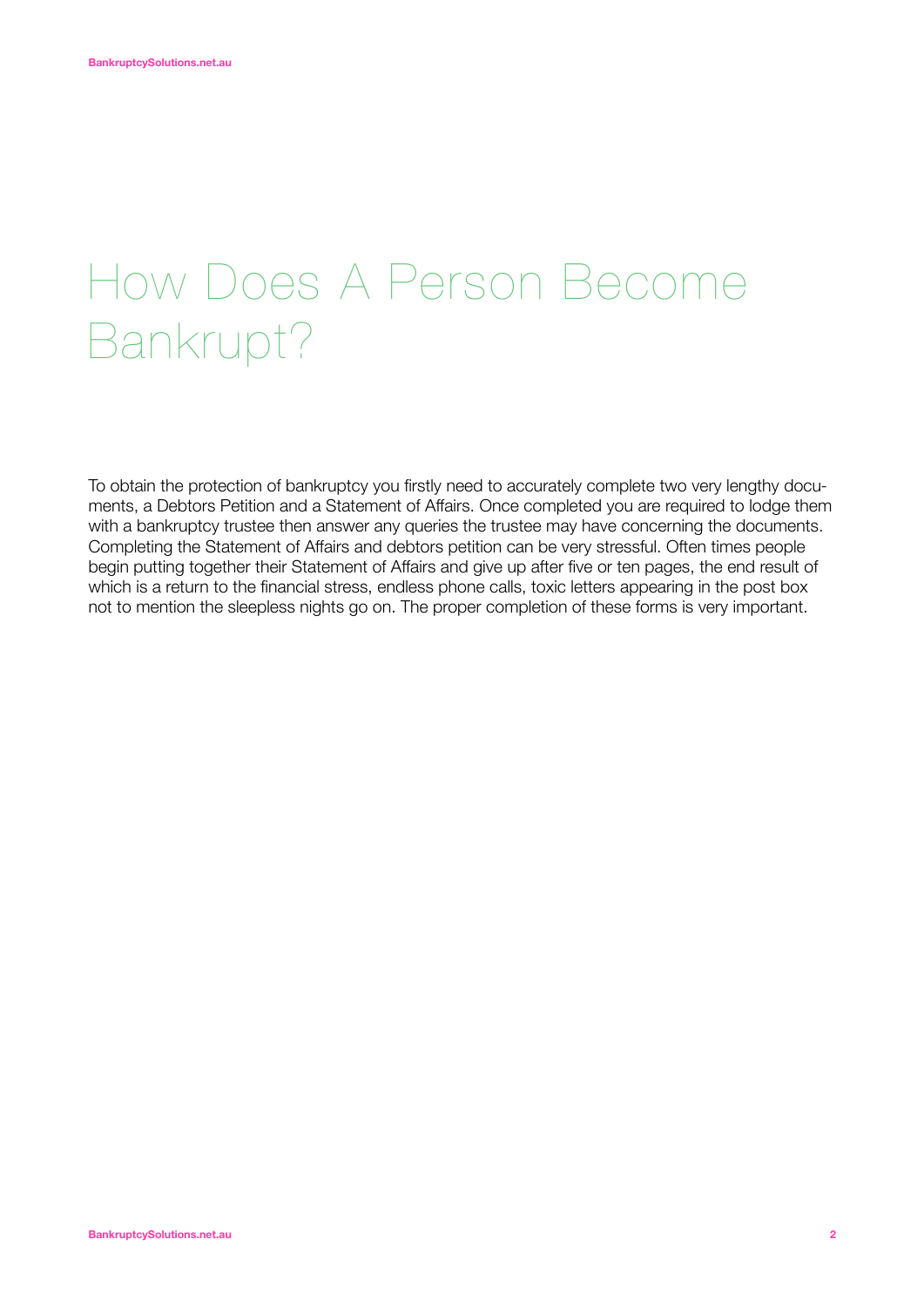### What Happens Once A Person Becomes Bankrupt?

Once a person obtains the protection of bankruptcy, all debts vest in the bankrupt estate and you become debt free. An important point to note is that sometimes you may be persuaded to consider a bankruptcy alternative. These are known as either Debt Agreements or Personal Insolvency Agreements. In these cases you are not released from your debts until you have met the terms of the agreement and the final payment is made. Often times with Debt Agreements that is five years down the track. In my opinion a bad option.

Once the Bankruptcy is in place then the bankruptcy number and date of bankruptcy are recorded on the National Personal Insolvency Index. The Trustee will write to all creditors to let them know to contact his office regarding their liabilities and the person who has obtained the protection of bankruptcy is advised to direct all creditors to the Trustee's office. This relieves the now bankrupt person from all the harassing phone calls, emails and letters.

The bankruptcy is not advertised in a newspaper and the person who has obtained the protection of bankruptcy can start putting the stresses of being unable to repay their debts behind them and get on with life.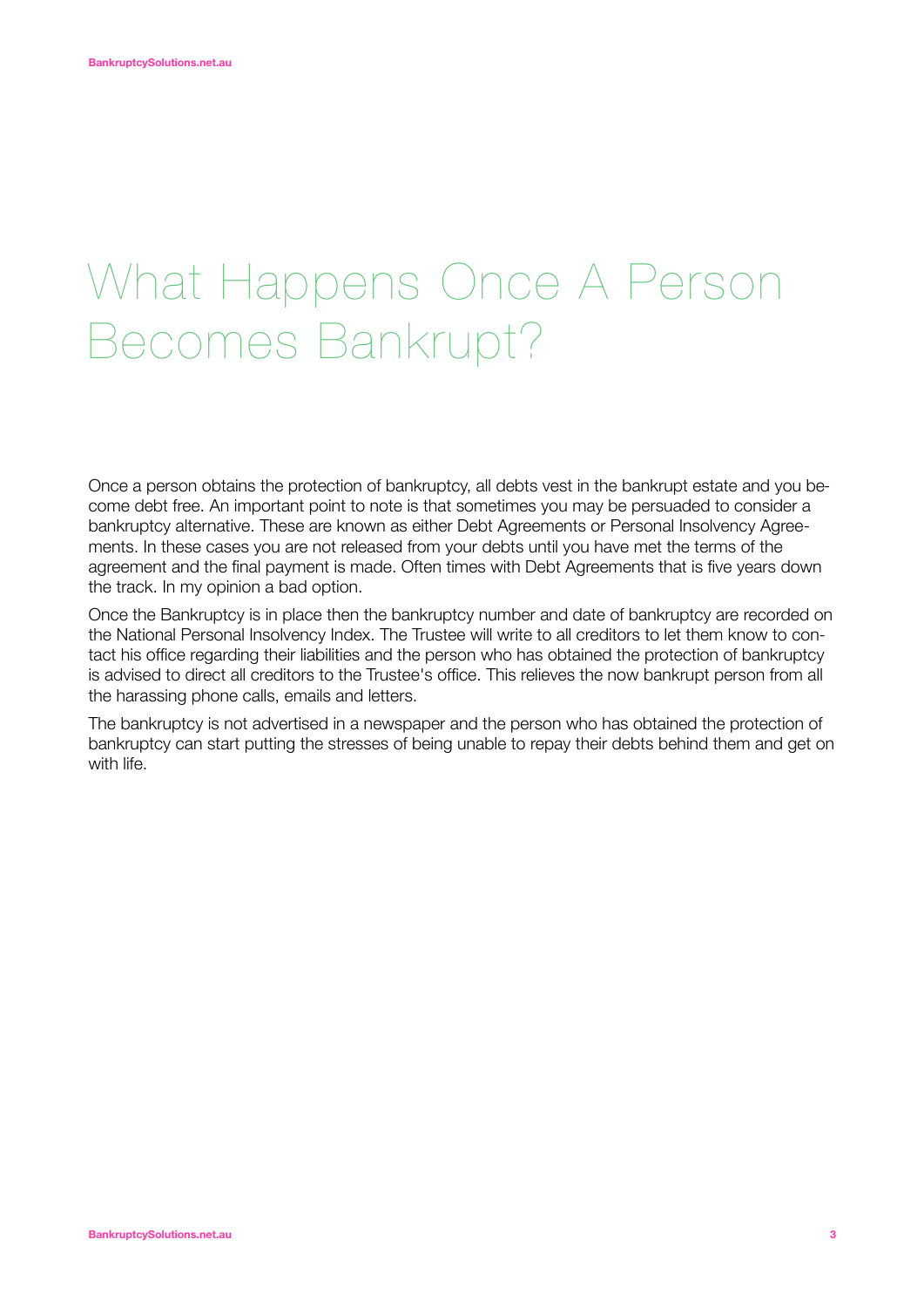# What Happens if the Person Who Files for Bankruptcy is the Director of a Company?

The Corporations Act precludes persons from being a director of a company whilst they are subject to bankruptcy. Once a person obtains a bankruptcy number they need to lodge some specific forms with ASIC.

Once a person lodges these forms, if the company is left with no directors, you can expect ASIC to deregister the company as a directorless company. It may well be that one of the creditors will initiate a Court winding up of the company before ASIC gets to the point of deregistering the company. Either way, once you have removed yourself from being a director of the company, you will no longer have capacity to act on behalf of the company and should leave issues regarding the company to a Liquidator if appointed, or ASIC. We do however recommend that a letter be issued to all the creditors of the company to tell them what you are doing so they can decide what actions they wish to take, if any.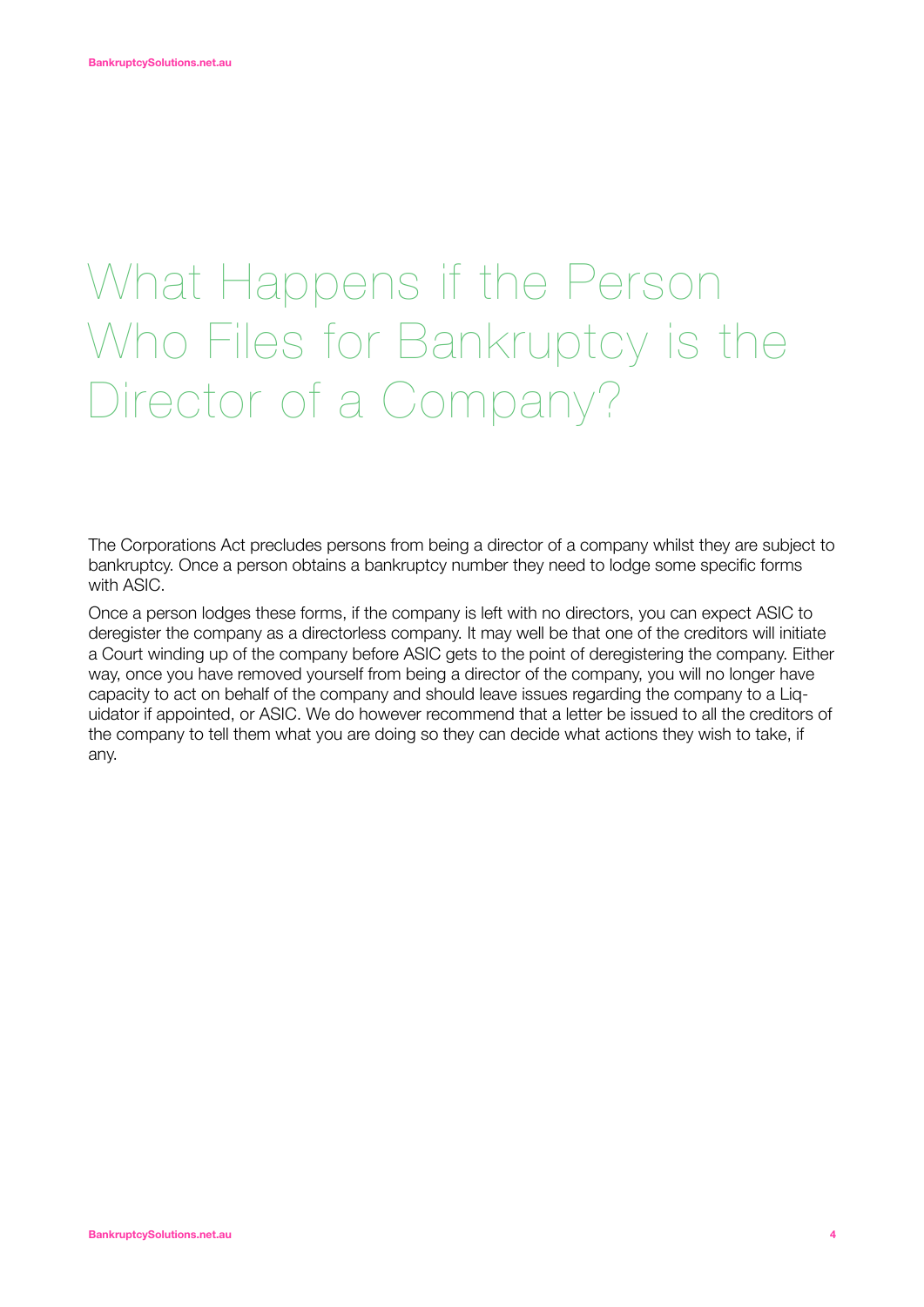# How Does Life Work During Bankruptcy?

Once you obtain the protection of bankruptcy, life goes on as normal. The biggest difference people tell us is that they can use their wages to live rather than having no money because all their wages were being used for loan repayments. The Trustee is not involved in your daily life. The role of the Trustee is to administer the bankrupt estate although it is worth mentioning that you are required to help the Trustee should that be required. That might mean sending a document or having a chat on the telephone.

**Household furniture & effects** are protected unless you have items of value that will appreciate like works of art or antique furniture. You are able to save and replace items of furniture & effects during the three years of the bankruptcy. You can retain tools of trade to an auction value of \$3,600. This amount enables a lot of tools of trade to be retained as these days tools tend to sell for very little at auction.

**Transport** is very important; you can retain cars to an auction value of \$7,350. These days a lot of people have cars on finance and normally the lender will allow people to retain the car during the three years you are bankrupt (and then once bankruptcy has been completed) provided the payments are kept up to date. They do this as cars depreciate rapidly and if the financier repossess the car they will most likely sell it for less than the amount owing and bring a loss to account. This loss would be a provable debt in the bankruptcy. To avoid this lenders allow people to retain the car and to continue making the payments. If in any doubt, we recommend that you discuss the car with the lender prior to proceeding to lodge the papers for bankruptcy. It is important that you can function in your day to day life post bankruptcy. Where a car is subject to finance, the value of the car that can be retained is the loan payout plus \$7,350. For example, if the loan payout is \$20,000 then for the car to be retained its auction value should not be more than \$27,350. If you have a car that exceeds the \$7,350 threshold equity amount and you need to retain the vehicle, give us a call and we will try to help and will look to see if anything can be done to help you retain the car.

**A Debit Card**. We recommend to people that they obtain a Debit Card so they still have the convenience of a credit card if travelling, buying goods on line etc. A Debit Card works the same as a credit card except you are using your own money and do not have the costs and interest that will be incurred on a credit card if the monies are not repaid on time. During the 3 years of bankruptcy you must disclose your bankruptcy when applying for, or obtaining goods and services on credit or by cheque for more than \$5,333. Normally, once subject to bankruptcy you will not be able to obtain a credit card and we recommend that you do not obtain credit as you will most likely be charged a high rate of interest which will detract from your funds that are available for day to day living. Use bankruptcy to create the habit of saving, no matter how small the amount being saved is.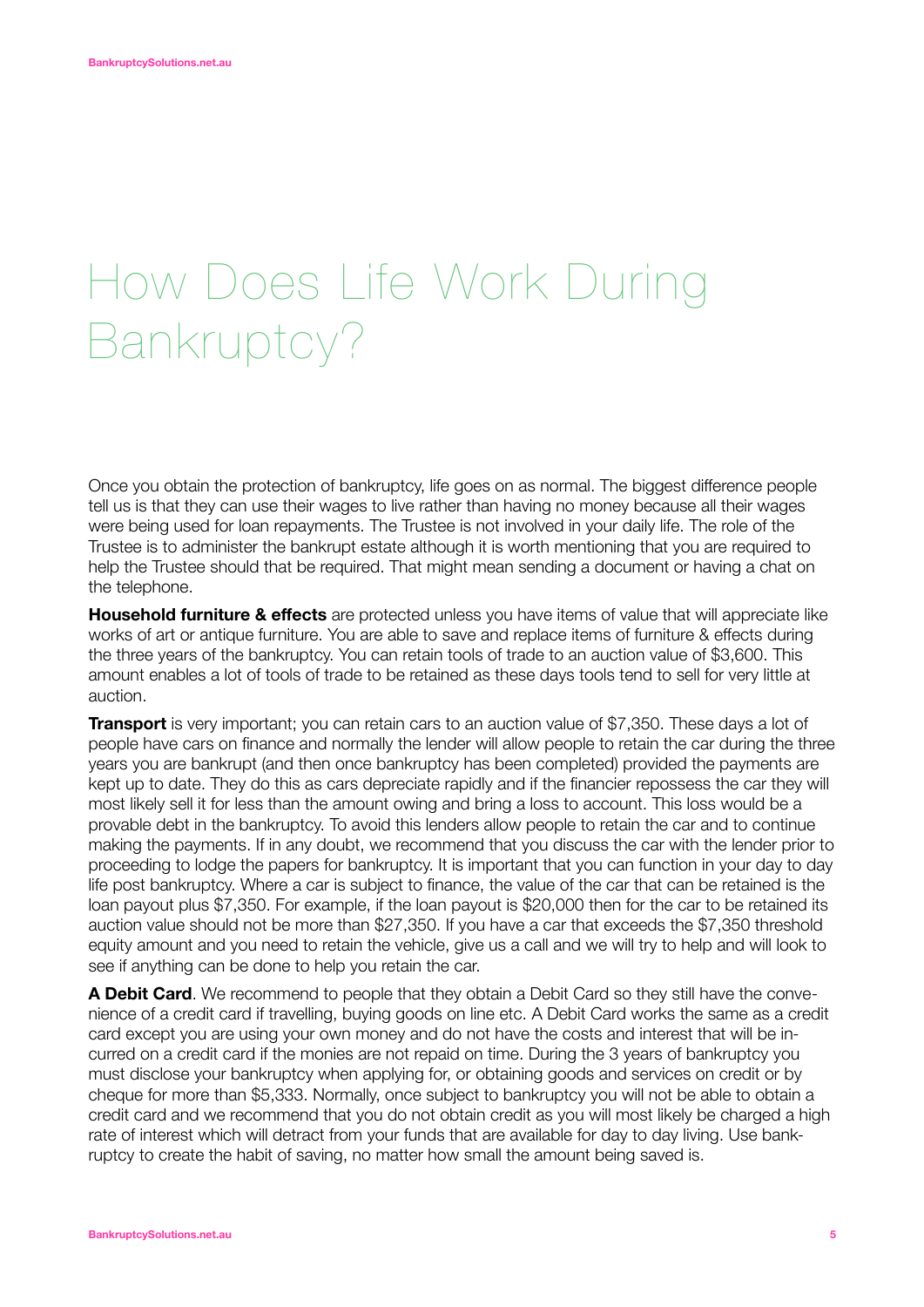**Plan.** Bankruptcy is not only about assisting you to resolve debt that you are unable to repay, it is also about reconfiguring the way you live your life going forward. We recommend that you create some quiet time and plan how you want to live your life once you have the protection of bankruptcy, it is a new start so do not waste the opportunity.

**Cash.** On the day of your bankruptcy, most Trustees will allow you to have \$1,000 in your bank account. Once you have received your bankruptcy file number and have the protection of bankruptcy, any money you save in your bank account from your income is protected. However these monies must remain in your bank account and cannot be invested into property, managed fund, shares etc. The funds can however be used for living expenses, replace a fridge, lounge, TV or even to go on a holiday etc. Once discharged from bankruptcy the funds in the bank account are available for you to do what you want.

**Tax Refund.** Any monies able to be claimed as a tax refund for the year or part year prior to bankruptcy, go to the bankrupt estate. For example, if a person becomes bankrupt on 30 September, 2012 and lodges a tax return for the Financial Year ended 30 June 2013 and obtains a tax refund of \$1,200, then \$300 will go to the bankrupt estate and the person will get to keep \$900 of the refund. All subsequent refunds during bankruptcy can be retained by the bankrupt person, but will be looked at as these are really some of your net income, and so may take your earnings over what is called the Threshhold amount. Another point to note is, if monies are owed to the Tax Office, refunds during bankruptcy will be retained by the Tax Office against taxes owing at the date of bankruptcy. This only happens during the three years of the bankruptcy.

**My House.** It is possible, depending on your circumstances, to save a house when you become bankrupt. Each case needs to be considered on its own merits. It is in everyone's best interest if the social consequences from the trauma of extreme financial problems can be minimised. The effects and consequences for other (non bankrupt) members of the family can be significant. Kids can be distressed from losing the security of their bedroom, the non bankrupt spouse can be devastated to lose the house when they do not have financial problems, etc. and we will work to help the non bankrupt spouse to save the house if we consider this to be a viable option.

**Overseas Travel.** During bankruptcy you can still travel overseas. Those persons wishing to travel will however need to obtain permission from their trustee to travel overseas. There is a form to be filled out to authorise the travel. It is very rare that overseas travel is declined.

#### **How much can I earn.**

- No dependents \$52543.40 (After Tax)
- 1 Dependent \$62,001.21(After Tax)
- 2 Dependents \$66730.12 (After Tax)
- 3 Dependents \$69,357.29 (After Tax)
- 4 Dependents \$70,408.16 (After Tax)
- Over 4 dependents \$71,459.02 (After Tax)

If your after tax income exceeds these threshold amounts (depending on the number of dependants you have) you will have to pay income contributions to the bankrupt estate of half of each dollar that you earn above your threshold amount. You get to keep the other half of the excess as protected income. Some people who are subject to bankruptcy save their half of the excess income to save for a holiday, to buy a car once discharged from bankruptcy, to save a deposit to buy a house once discharged from bankruptcy.

Where income contributions are required to be paid, the Trustee seldom contacts the employer. They liaise with the person subject to the bankruptcy for the payment of the income contributions. The Bankruptcy Act is very humane. One of the great attributes of bankruptcy is that it ensures that your income is protected so as to ensure your wages are available for the provision of the necessities of life such as rent, food, electricity, fuel, transport costs, saving for a holiday, that sort of thing.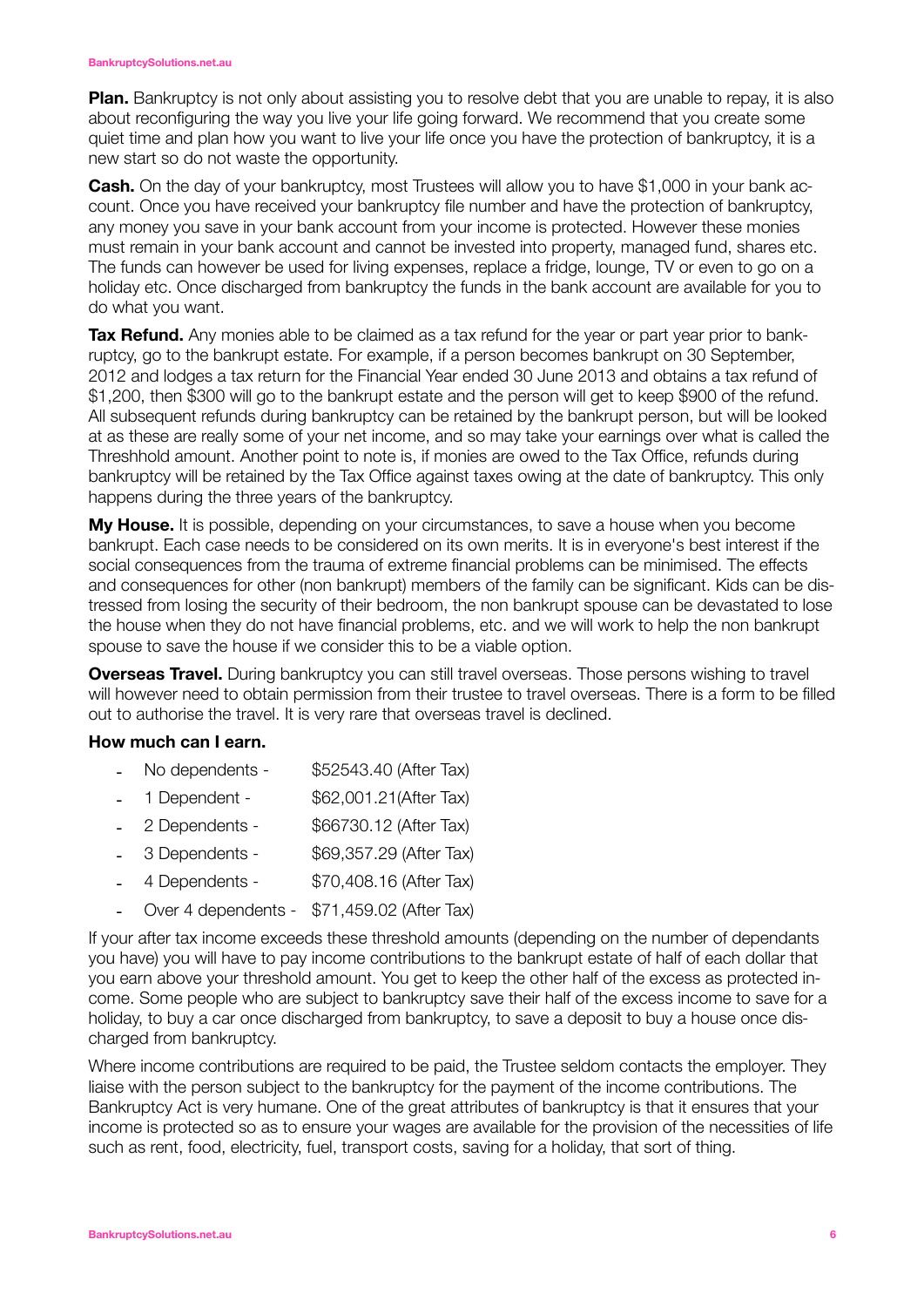#### **BankruptcySolutions.net.au**

**Superannuation.** Monies held in a superannuation fund are protected provided they have been accumulated over time. If lump sums are deposited into the Super Fund prior to bankruptcy there can be problems. During bankruptcy, monies your employer pays into your super fund are protected and are not available to the bankrupt estate. You are not precluded from depositing money into your super fund during bankruptcy and if you are considering doing this we recommend that you first obtain advice from your superannuation advisor. Post the commencement of bankruptcy, monies you receive from your super fund are protected. If you receive an income from your super fund and it exceeds the above mentioned threshold amount that is relevant for you (eg. \$52,543.40 if you have no dependants) then you may have to pay income contributions.

### How Does Bankruptcy End?

Bankruptcy lasts three years (3) and your discharge from bankruptcy is automatic. At the end of the 3 years you are provided with a Certificate of Discharge to confirm that you are no longer bankrupt. A Trustee can object to your discharge and extend the period of your bankruptcy if you do the wrong thing.

What if I decide to pay all my debts off during the 3 years? If during the 3 years of bankruptcy your debts are paid in full, then your bankruptcy is 'annulled'.